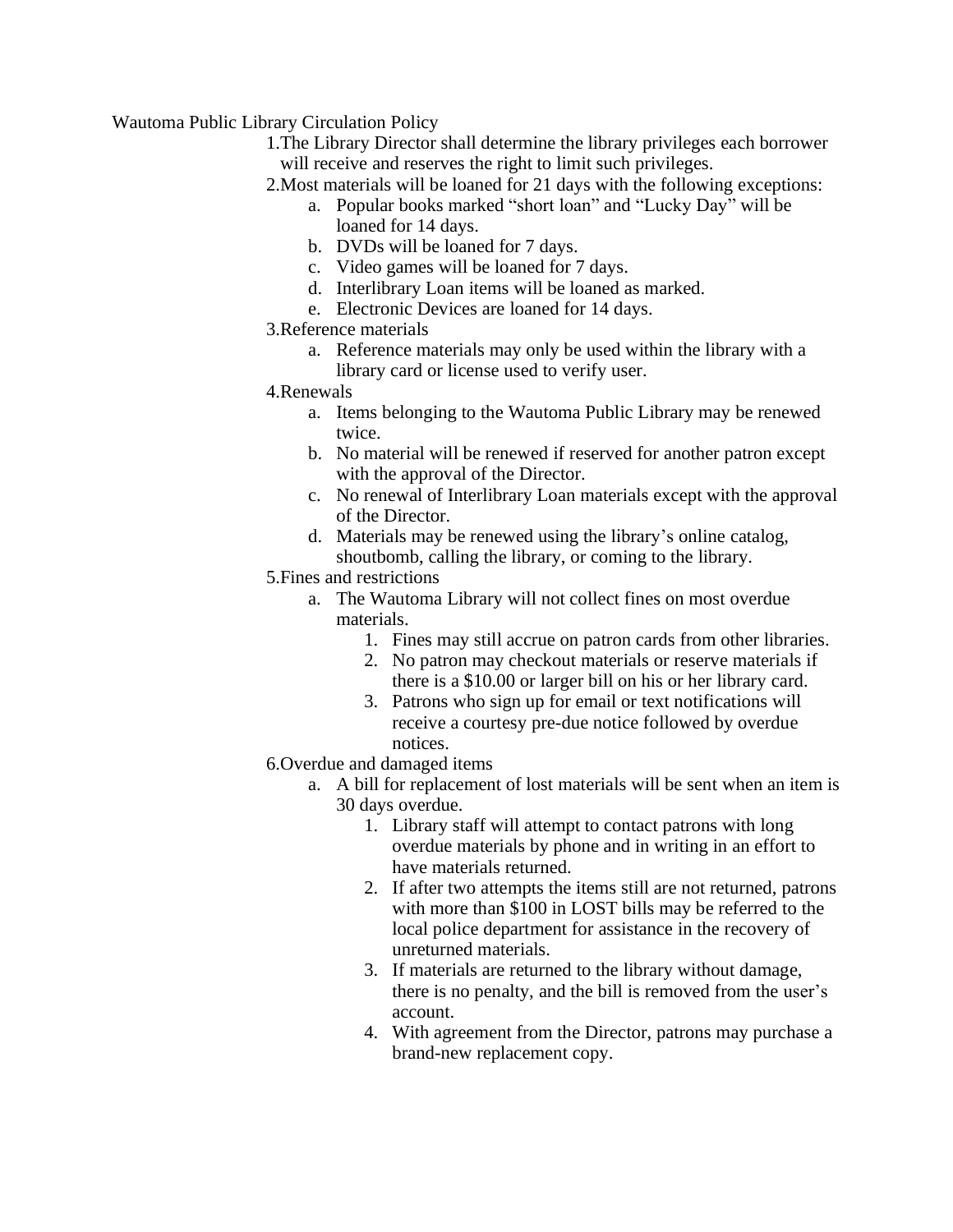- b. If a formerly lost and paid for item is returned to the library within six months of payment, a refund may be given at the discretion of the Director with Library Board approval.
	- 1. The patron will be asked for the receipt at the time of their refund payment. If a receipt is not available, other proof of payment will be requested.
	- 2. A copy of the receipt will be submitted as an invoice to, and will be paid via check mailed out from, City Hall.
- c. Materials returned damaged will be evaluated for condition by the library staff. If unsuitable for return to circulation, the replacement cost of the damaged item will be added to the patron's account. The damaged item will be returned to the patron at the discretion of the Director.

## 7.Reserves

- a. Patrons may reserve up to 50 items owned by libraries in the Winnefox Library System using the online catalog or by speaking with a librarian on the phone or in person.
- b. Patrons may reserve no more than 3 items owned by libraries outside of the Winnefox Library System at a time.
- c. Patrons will be notified by phone or email when items are available for pick up.
- d. Reserved items not picked up after a week, will go to the next patron in line or returned to the shelf at its owning library.
- 8. Borrowing Limitations
	- a. Patrons may have a total of 100 items borrowed on a card at any time.
	- b. If 20 or more items are overdue on a card, no new checkouts may occur.
	- c. If a patron has a lost item on their account, checkouts are prohibited until the item is returned or replaced.
	- d. If a patron habitually returns items damaged or long overdue, limitations may be set at the Director's discretion.
- 9. Electronic Devices

The Wautoma Public Library has electronic devices that can be checked out by patrons.

- a. Eligible borrowers
	- 1. Electronic devices are available for current WPL patrons 8 years or older who have a library card with a verified address for at least 60 days.
	- 2. Current, valid government or college/university photo identification card must also be presented at time of checkout.
	- 3. Patrons ages 8-17 must have a parent/guardian's signature noting permission and acceptance of all liabilities for their child's use of a device.
	- 4. Patrons who owe \$10.00 or more in fines or fees are not eligible to borrow devices until their library account is again in good standing.